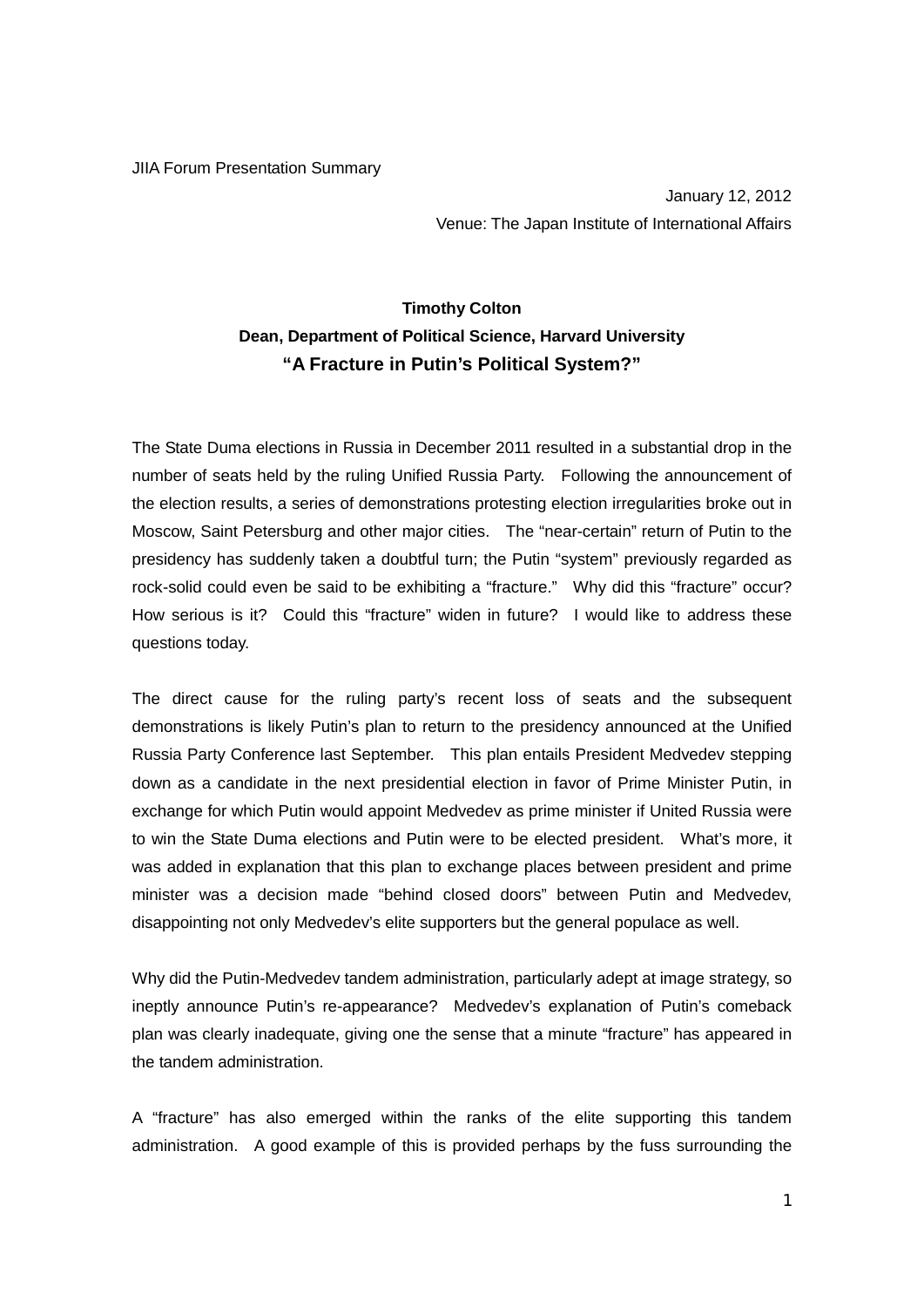dismissal of the previous finance minister Alexei Kudrin. Putin's return to the presidency itself had been anticipated by many Russians, but people's reactions would likely have been different had the announcement been the outcome of a more formal approach, e.g., had party members had been asked for their approval at the party conference.

The recent demonstrations clearly illustrated the existence of a "fracture" between the administration and the general public that cannot be overlooked. An unwritten social contract has been in place in Russia since the inauguration of the Putin administration. The government is to guarantee people economic freedom, in return for the people abiding by the government's oppressive policies. The recent demonstrations suggest that a "fracture" has occurred in this unwritten promise.

The lives of the Russian people changed greatly after the turn of the millennium. Many people saw their livelihoods improve by leaps and bounds as the economy boomed. Good indicators of this include the explosive spread of the Internet and cell phone usage and the substantial increase in the number of Russians traveling abroad. Political freedom, on the other hand, has suffered. The Putin administration has implemented one policy after another to strengthen the authority of the central government. Putin himself justifies this by declaring that conditions in Russia immediately after he became president required a political crackdown for the sake of social stability, as ongoing political turmoil since the breakup of the Soviet Union was moving the country towards collapse.

However, the administration's explanation met with an increasingly skeptical reception by a public whose political awareness had risen as it enjoyed the benefits of economic freedom. Dissatisfaction with the government has been particularly conspicuous since 2010 among highly educated urban youth engaged in vigorous discussions on the Internet. Criticism has risen of Putin, who did not describe the image in which he would like to remake Russia once "stability" had been achieved through political crackdowns. As you know, the latest demonstrations grew via use of the Internet. This change in political awareness has become the driving power behind the public's assertive "no!" to the long-time ruling establishment.

The administration has been fretting over how to respond to the dissatisfaction clearly indicated in these demonstrations. Even while rejecting a redo or a recount of the State Duma elections, President Medvedev and Prime Minister Putin have laid out revisions to their earlier policies, promising to reform the law on political parties, resurrect direct election